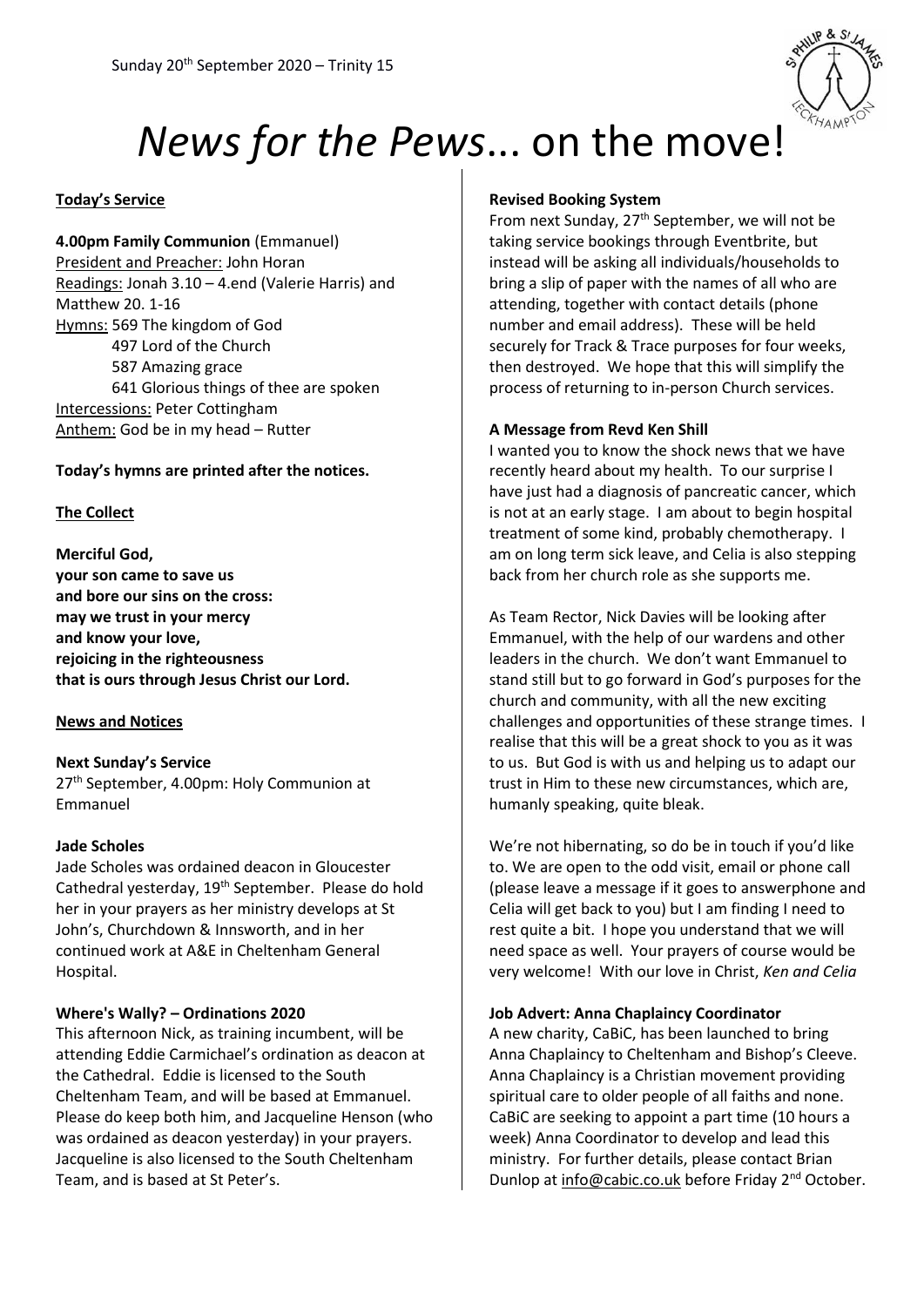## **People of Pilgrimage Appeal**

Just to say a big thank you to those who contributed so generously last Sunday. The jam, jellies and chutneys went like 'hot cakes'! By the way, the chutney really needs 2-3 months to mature before being consumed... maybe just in time for Christmas! We'll let you know the total sum raised when we've completed the business! In the meantime, if you can provide any empty jars with clean lids, please contact us o[n 530051.](tel:530051) *John and Rachael Willard*

# **Come and Hear the Music: St Peter's Music Festival**

This is taking place on Saturday 10<sup>th</sup> October 2020 between 12.00pm and 7.00pm at St Peter's Church, Leckhampton, in front of a live, socially distanced audience. There will be continuous musical performances by singers and instrumentalists of all ages. We are raising funds, by voluntary donations, for the work that the music therapy charity, 'MusicSpace', does with children in Gloucestershire. Please join us to celebrate the return of live music to churches! *Revd Gary Grady*

# **A Festival of Everyday Faith: Saturday 3rd October**

You are invited to be part of a special online Festival of Everyday Faith bringing Christians together from every worshipping community to equip them to live out their faith any time, any place. This Diocesan festival will explore different ways to become confident in what it means to be a Christian in everything we do. The event is free and will take place on Zoom; the schedule for the day is as follows:

**9.30am – 10.30am** | Opening webinar: Telling our stories from everyday life (Bishop Rachel)

**10.45am – 11.45am** | Workshop 1: Growing together in faith in the home (Rachel Howie with Andy Wolfe)

**12.00pm – 1.00pm** | Workshop 2: Faith in the changing workplace (Neil Hudson and Ruth Walker)

**2.00pm – 3.00pm** | Workshop 3: Praying with your eyes open (Jo Wetherall, Alexandra Dyer, Jennifer Fellows and Barrie Voyce)

**3.15pm – 4.15pm** | Workshop 4: Life isn't fair (Karen Czapiewski, Takisha Sargent and Will Mansell)

**4.30pm – 5.30pm** | Closing webinar: Conclusions and commissioning (Bishop Robert and Bishop Rachel)

Spaces can be booked here: [https://www.gloucester.anglican.org/your](https://www.gloucester.anglican.org/your-ministry/everyday-faith-2/)[ministry/everyday-faith-2/](https://www.gloucester.anglican.org/your-ministry/everyday-faith-2/)

# **Today's Hymns**



## **569.** *The kingdom of God*

**1.** The kingdom of God is justice and joy, for Jesus restores what sin would destroy; God's power and glory in Jesus we know, and here and hereafter the kingdom shall grow.

**2.** The kingdom of God is mercy and grace, the captives are freed, the sinners find place, the outcast are welcomed God's banquet to share, and hope is awakened in place of despair.

**3.** The kingdom of God is challenge and choice, believe the good news, repent and rejoice! His love for us sinners brought Christ to his cross, our crisis of judgement for gain or for loss.

**4.** God's kingdom is come, the gift and the goal, in Jesus begun, in heaven made whole; the heirs of the kingdom shall answer his call, and all things cry 'Glory!' to God all in all.

# **497.** *Lord of the Church*

**1.** Lord of the Church, we pray for our renewing: Christ over all, our undivided aim. Fire of the Spirit, burn for our enduing, wind of the Spirit, fan the living flame! We turn to Christ amid our fear and failing, the will that lacks the courage to be free, the weary labours, all but unavailing, to bring us nearer what a church should be.

**2.** Lord of the Church, we seek a Father's blessing, a true repentance and a faith restored, a swift obedience and a new possessing, filled with the Holy Spirit of the Lord! We turn to Christ from all our restless striving, unnumbered voices with a single prayer: the living water for our souls' reviving, in Christ to live, and love and serve and care.

**3.** Lord of the Church, we long for our uniting, true to one calling, by one vision stirred; one cross proclaiming and one creed reciting, one in the truth of Jesus and his word. So lead us on; till toil and trouble ended, one Church triumphant one new song shall sing, to praise his glory, risen and ascended, Christ over all, the everlasting King!